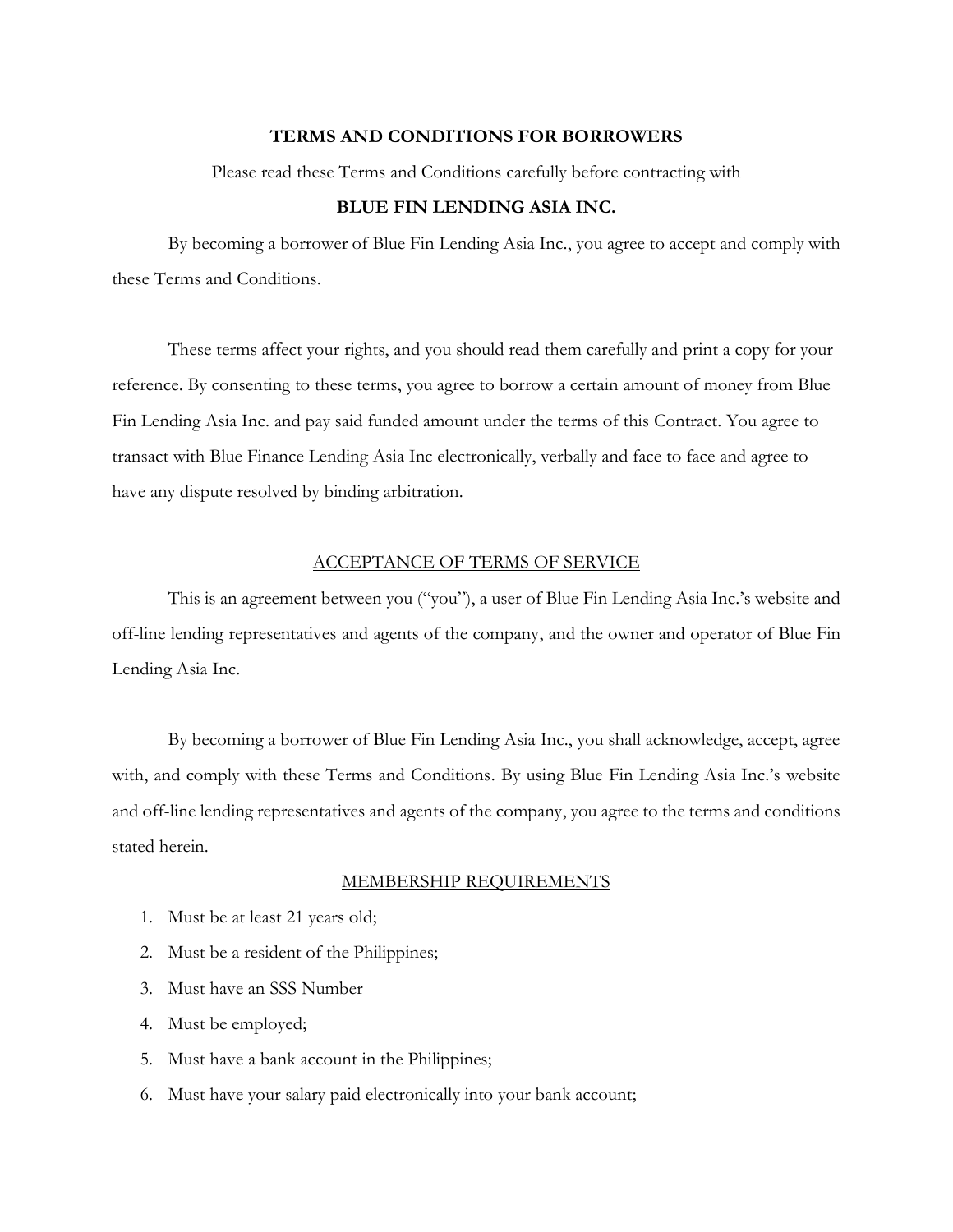- 7. Must have online banking access to your salaried account;
- 8. Must not be a defendant in a civil action.

# LINE OF CREDIT TERMS

- 1. Your line of credit will have a principal funded balance and a total approved Line of Credit Amount in the specific amount and on the terms set forth in the disclosure provided to you through your Blue Fin Lending Asia Inc. representative and through your account that the agent will give you access to after a meeting and/or by email.
- 2. The principal funded amount is not equal to the total Line of Credit amount, it is calculated as an affordable percentage of the total Line of Credit amount.
- 3. You agree and acknowledge that the initial draw down and line of credit disclosures made to you are estimates.
- 4. Lines of Credit will be unsecured and are closed-ended agreements with 12-month terms.
	- An **Unsecured Line Of Credit** is not protected by any collateral. If you default on the **repayments**, the lender can't automatically take your property.
	- A **Closed-ended Line of Credit** is a type of financial arrangement in which a fixed amount is approved, and parts of that fixed amount are drawn down as needed and then paid back twice monthly or in full to facilitate further draw downs. These agreements are reviewed every 12 months with a review of the borrowers' personal circumstances to ensure affordability and continued creditworthiness. Money is available when needed, subject to the terms and conditions herein explained
	- A **Line of Credit** is an amount of money that you are approved for that you can draw down against when you have a financial shortfall and a need for money.
- 5. A borrower may apply for a line of credit based on their salary and personal circumstances. Blue Fin Lending Asia Inc. lines of credit may range from a minimum amount of Php 12,000 and a maximum of Php 100,000 for borrowers.
- 6. Daily add-on interest rates are applied to each funded draw down based on underwriting process results, affordability, and the product.
- 7. A service fee could be charged and will vary depending on the amount drawn down and what your Borrower status is with Blue Fin Lending Asia Inc.
- 8. Should you apply for a line of credit as a Borrower, your application will undergo the necessary underwriting and approval process.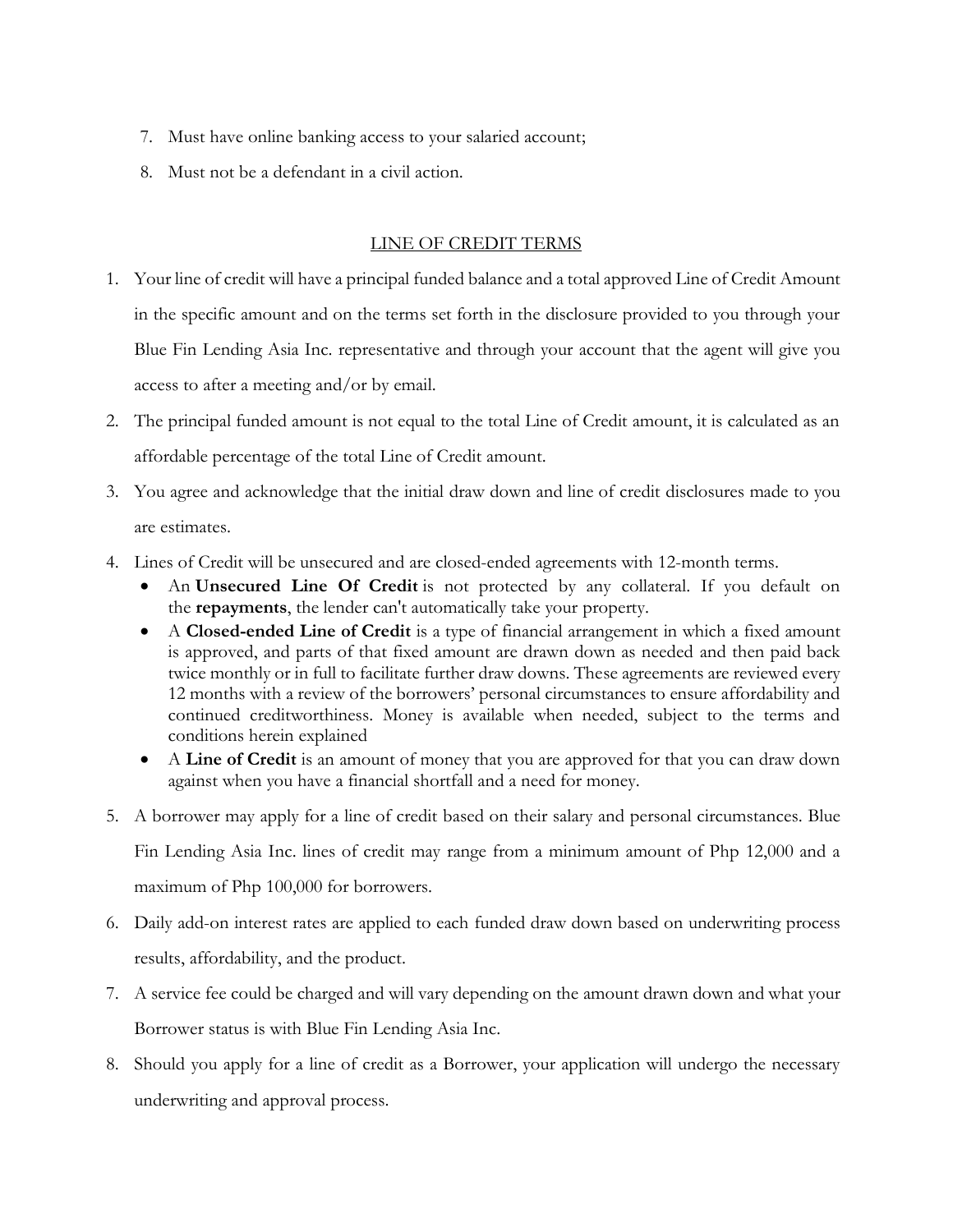6. Blue Fin Lending Asia Inc. supervises the lending process.

## INFORMATION VALIDATION AND CREDIT VERIFICATION

- 7. We reserve the right to verify any information you submit, by requiring you to provide read only access to your online banking account. Under no circumstances are your online banking login details visible to Blue Fin Lending Asia Inc. or stored on its servers. They are provided via an electronic portal to our authorized open banking partner and the logins are deleted once the bank statements have been analyzed. Bank statements can also be read through screen shots, paper copies or uploaded documents, which are stored, with your permission in our database for continued affordability calculations.
- 8. You hereby consent to the sharing of your necessary personal information to Blue Fin Lending Asia Inc. and other third party credit bureaus for purposes of credit investigation, credit reference checks, scoring and the like and to the collection, usage, process, and storage.
- 9. You hereby authorize Blue Fin Lending Asia Inc. to request and obtain data from a third party to verify any information you provide to us in connection with your finance request.
- 10. We may terminate your application at any time at our sole discretion.
- 11. Further drawdowns of credit are reviewed and BLUE FIN LENDING ASIA INC is in no way obliged to offer further funding to customers against their pre-approved credit limit. Decisions on further draw down amounts will be made by detailed underwriting and by reviewing the customer information and history

#### BORROWER REGISTRATION AND APPLICATION PROCESS

You acknowledge and confirm that, when you apply to borrow money through Blue Fin Lending Asia Inc., you will be borrowing money from Blue Fin Lending Asia Inc. as a Lender and you are not borrowing money from any member of Blue Fin Lending Asia Inc..

#### **Borrower Registration**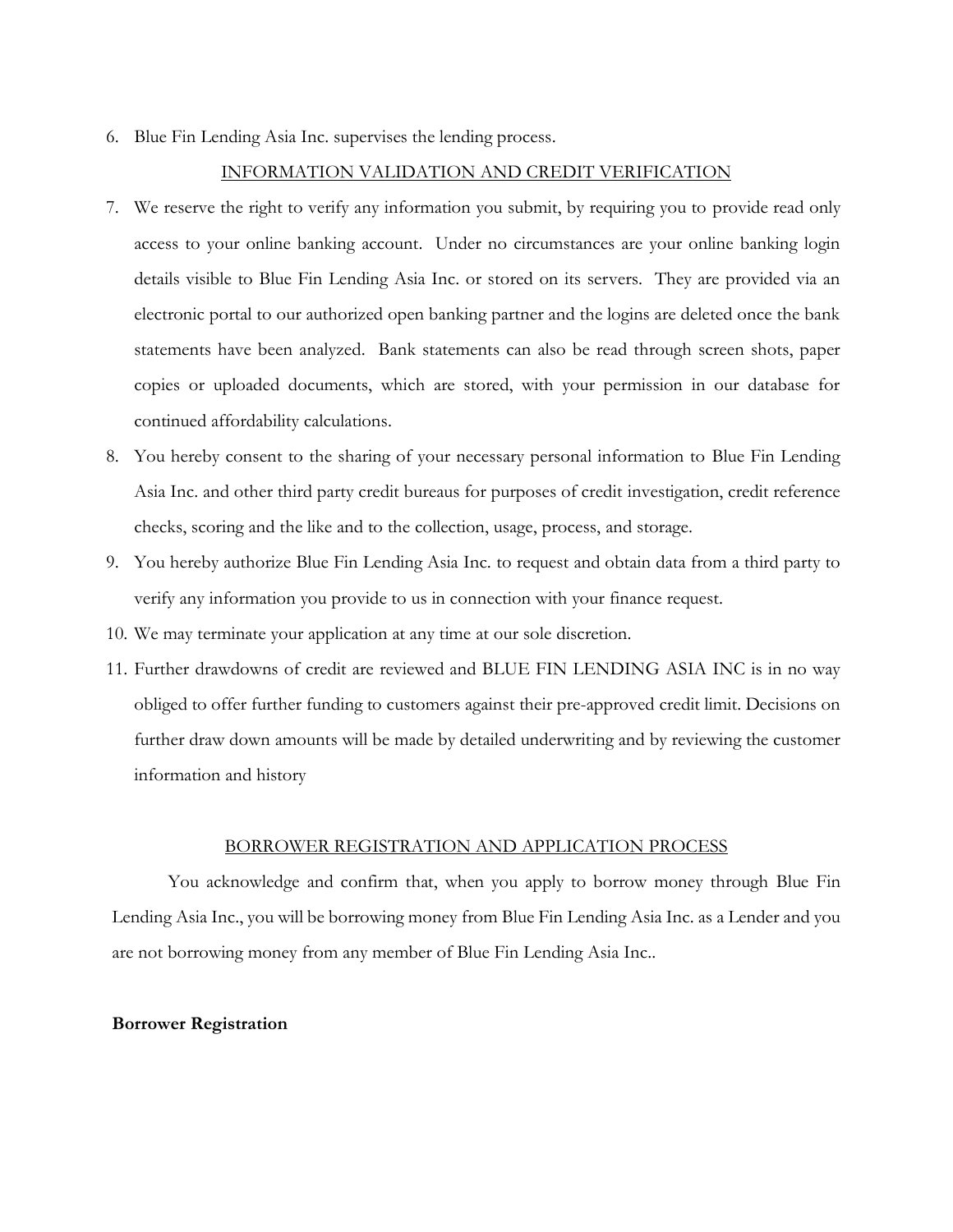- 1. Registration is done through the website by clicking "Apply" and following the displayed instructions. These include emailing and discussing your application with an approved representative.
- 2. You must completely fill out the application form by providing factual information.
- 3. You must provide an active email address and verify that email address.
- 4. You must provide an active, local mobile telephone number.
- 5. You must verify the mobile number through a One Time Pin (OTP) which will be sent to the registered mobile number by the system.
- 6. Once your mobile number has been verified, you may continue the application process.
- 7. You can then access your Members Area wherein the information about your account is indicated.

## **Line of Credit Application Process**

- 1. You must provide the basic terms that you are applying for.
- 2. You must provide factual answers to credit-related questions.
- 3. You must provide read only access to your online banking service so that your bank statements can be analyzed by our systems.
- 4. You must provide all documentation requested, and this could include bank statements, pay slips, and further evidence of affordability and creditworthiness.
- 5. Your application will only be processed once you have provided all the required information and documents.
- 6. In most instances we can provide a same day decision.

### **Line of Credit Application Approval & Credit Checking**

- 1. Blue Fin Lending Asia Inc. will verify your application.
- 2. We will attempt to approve your application without requiring you to speak to us, however;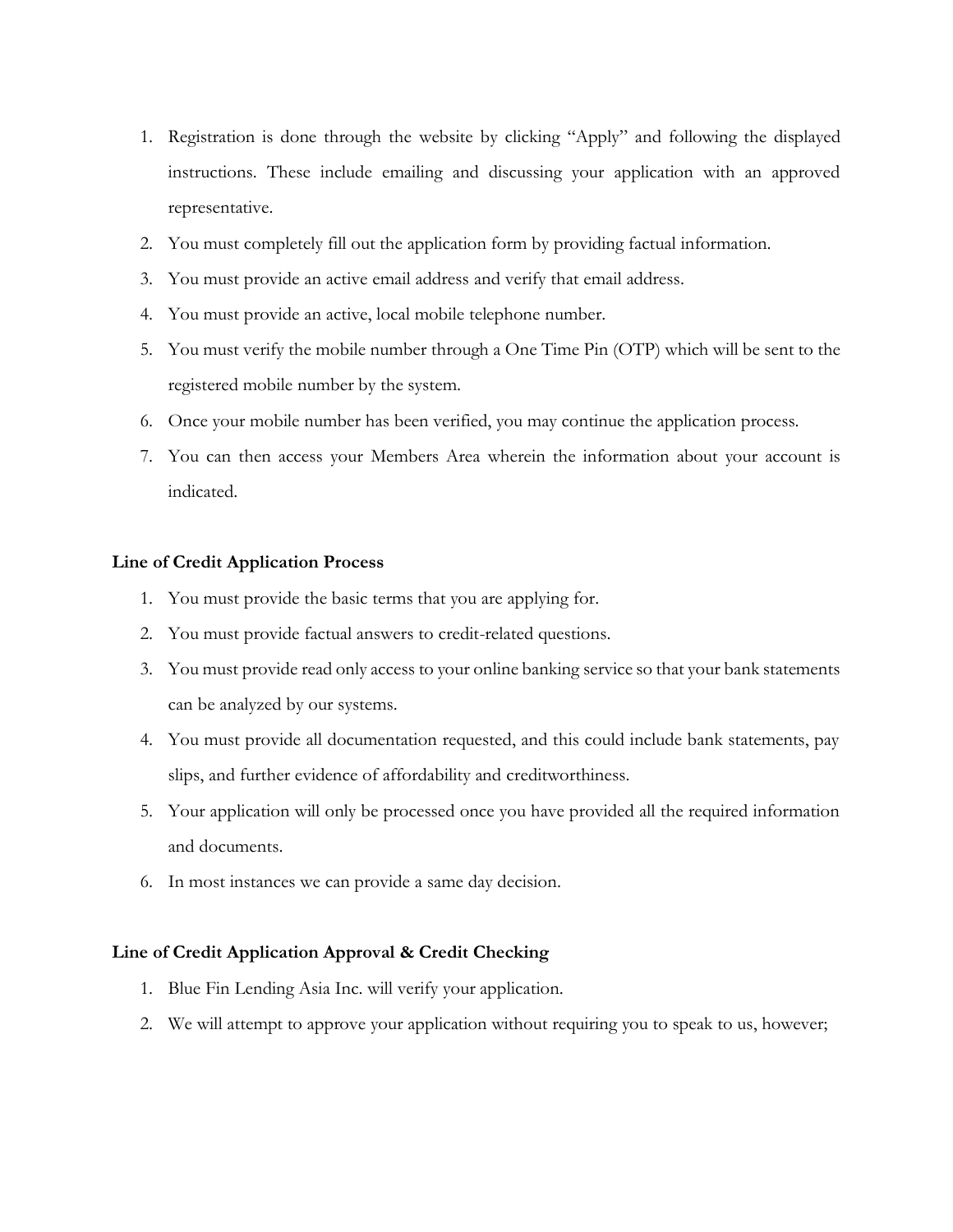- 3. You must constantly adhere to the inquiries and requests of our underwriting team to allow the process of validation and verification. This will be done by actively responding to all communications from our underwriters.
- 4. Once the application has been verified and approved, you will be notified via SMS and email; and in addition notification will be sent to the Borrower Dashboard, your mobile telephone number and your e-mail address, and you will be asked to wet-sign your documentation provided by Blue Fin Lending Asia Inc..

# **Line of Credit Application Rejection**

- 1. Blue Fin Lending Asia Inc. reserves the right to reject applications at its sole discretion.
- 2. If your application is rejected, you will be notified in real time; and in addition, notification will be sent to the Borrower Dashboard and your e-mail address.
- 3. If your application is rejected, you may re-apply after 90 days.

## **Disbursement of Proceeds**

- 1. After accepting and signing the documentation, Blue Fin Lending Asia Inc. will transfer the first draw down amount electronically into your bank account. The amount of time before the funds are available will depend upon your bank.
- 2. Disbursement process is initiated once we have received and approved your signed documentation.

## **Payments**

- 1. The amount of the monthly or other scheduled payments payable to Lenders in respect of the Line of Credit Agreement will be set out in the Contract.
- 2. A detailed payment schedule will be provided to you following your approval by email and such information is also available through your account.
- 3. We will collect the payment amounts pursuant to the terms set out in the Line of Credit Contract.
- 4. The scheduled payments due may be viewed on your Account Dashboard.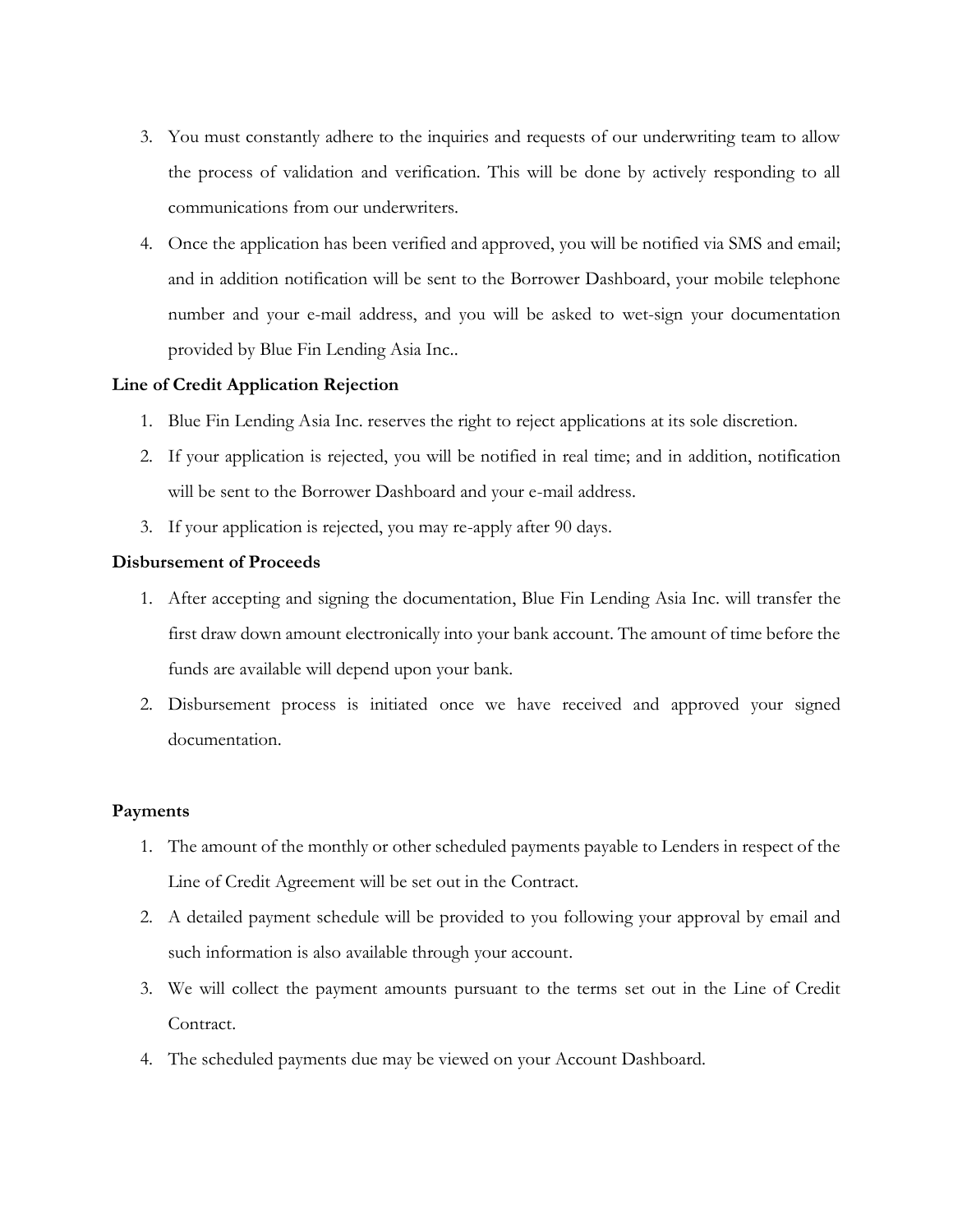- 5. You may pay an entire instalment at any time, provided you pay the principal amount outstanding, together with the interest and fees due until the end of the day in which the payment is so made.
- 6. In certain circumstances such as in cases of Default, Blue Fin Lending Asia Inc. may, but is not obliged to, enforce certain terms of each contract. In such a case, you are liable to pay any attorney's fees, filing fees, and costs if we must take any legal action before the appropriate courts to enforce these Terms and Conditions.

## **Default**

- 1. If you miss a payment or only partially pay the amount due, you will be contacted and asked why you have missed a payment, and Blue Fin Lending Asia Inc. will attempt to understand the nature of the problem and seek to assist.
- 2. We reserve the right to contact you by any method necessary including, but not limited to, via letter, email, phone call, or SMS.
- 3. Failure to collect the payment one day after the payment was due will result in your account being treated as an overdue account, and Blue Fin Lending Asia Inc. shall charge you a late payment penalty of 3% of the scheduled amount and will continue to attempt to collect the funds. Blue Fin Lending Asia Inc. may refer the missed payment to a debt collections agency ("Collections Agency").
- 4. If payment still has not been made (29) twenty-nine days from the date payment was due, Blue Fin Lending Asia Inc. shall charge you a further late payment penalty of a fixed percentage amount of the principal amount drawn down.
- 5. After this period, we will not apply any further late payments penalties and the most you will be charged is the amount approved by the SEC at the time of the first draw down amount being issued.
- 6. Save exceptional circumstances (such circumstances being deemed exceptional by Blue Fin Lending Asia Inc. in its absolute discretion), depending on the financial product, if you miss, fail to pay or only partially pay two (2) or more consecutive payments, or if you otherwise fail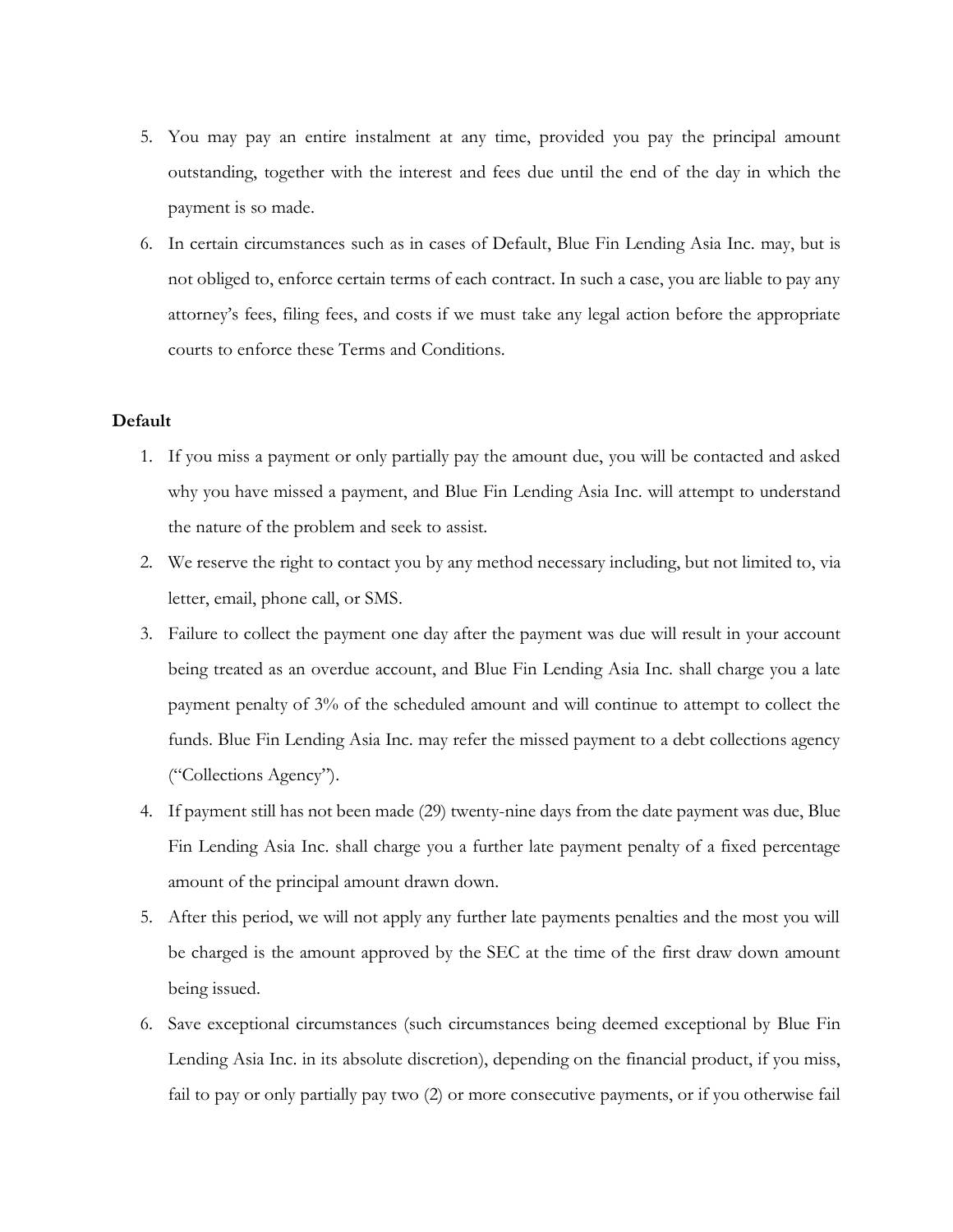to comply with any term or condition of the Terms and Conditions, the line of credit facility will be placed into default and we will issue a default notice and termination notice and will pursue a legal action against you for the total amount outstanding, including corresponding penalty charges accrued while being in default. You will be given 15 days' notice before filing the appropriate legal action against you.

# **Right of Withdrawal:**

1. You have the right to withdraw from this agreement without giving any reason before the end the 3-day cooling off period.

- a) The cooling off period begins on the day the agreement is signed.
- b) You must notify us using the information provided in the Contact Us section of our website.
- c) If you do withdraw within the cooling off period, you must repay the disbursed amount within the 3-day cooling off period and you must provide evidence of such payment.
- d) Your right to withdraw from this agreement will be lost if you do not exercise the right within the cooling off period specified above.
- **e)** The Right of Withdrawal is subject to a fair use policy, repeated or excessive withdrawals on subsequent facilities will result in the loss of your right to withdraw

**Cancellation Rights**: You have the right to cancel your application anytime before the disbursed amount is sent to your bank account.

a) You must notify us using the information provided in the Contact Us section of our website.

**Marketing Opt Out**: you may opt-out of our use of your data for marketing purposes at any time.

- a) you may do this by responding to any of our email communications with "remove" in the subject line, replying "stop" to any SMS messages or by requesting to be opted out using the information provided in the Contact Us section of our website.
- b) You are not permitted to opt out of communications required to manage your Line of Credit agreement or regulatory notices.
- c) If you opt-out of our use of your data for marketing purposes, we will honour such choice once we have had a reasonable opportunity to process your request.
- d) We reserve the right to take reasonable steps to authenticate your identity with respect to any such request or other enquiry.

**Overpayments:** we will immediately refund any payment that is made or collected in error.

- a) Please notify us of any overpayment or payment sent in error using the Contact Us information provided on our website.
- b) We reserve the right to take reasonable steps to authenticate your identity with respect to any

such request or other enquiry.